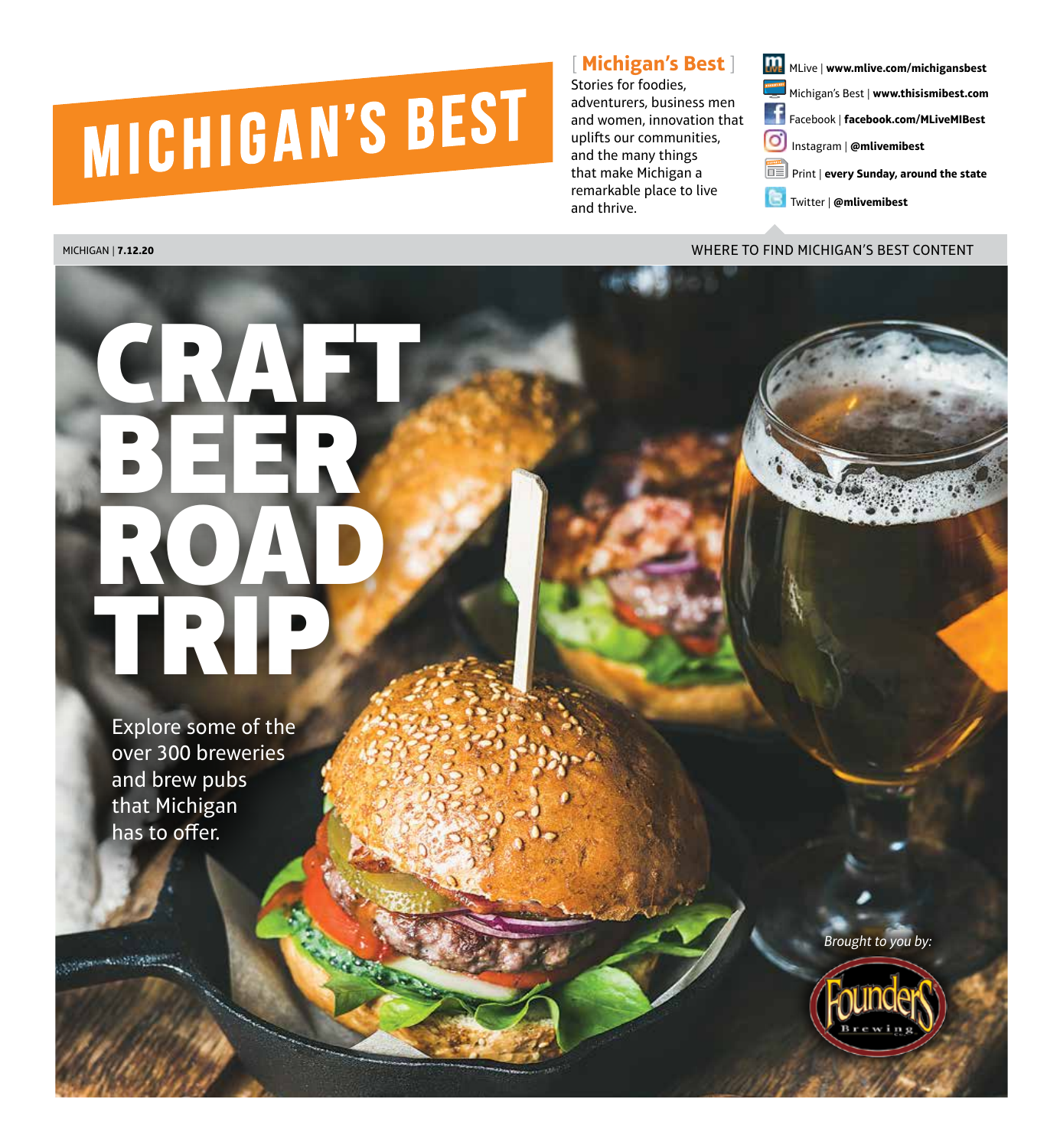*Michigan produces 903,153 barrels of craft beer per year*

Take this delicious trip, from Grand Rapids to Detroit **July is Michigan Beer Month,** and it's the perfect time to get out there and explore some of the over 300 breweries and brew pubs that our beautiful state has to offer. The I-96 corridor from Grand Rapids to Detroit, has a plethora of great places to stop for a beer or some mouthwatering food. According to the Michigan Brewers Guild, our state ranks fifth in the nation in breweries, microbreweries and brewpubs, which means we make quite a lot of beer. With all these choices, it can be hard to keep up. We put together a list of just a few of the breweries that you'll find along this route, and what each one offers that makes it unique. While we don't recommend hitting every spot in a single trip, this compilation should inspire you to try something new the next time you are traveling across mid-Michigan.

*It should go without saying, but here's a gentle reminder to always drink responsibly, and never drink and drive.*

**AMY SHERMAN** | asherma2@mlive.com

At Founders Brewing, our story has lots of twists and turns.

From Mike, our CEO, taking a second mortgage on his home while growing his family, to the bank almost putting a lock on Founders' doors, getting to where we are today took a lot of hard work, risks, experimentation, and ultimately a community who believed in what we were trying to do.

We know that an exciting new beer release, or simply enjoying a beer that has been around for years, means nothing if it doesn't bring people together.

And that's part of what being an artist is about: Experimenting, refining, and sharing ones craft with the community around them, bringing people together to enjoy and celebrate their craftsmanship.

What we learned at the beginning, back in 1997, is as true today as it was then – brewing is about being part of a supportive culture where people are challenged and encouraged to do their best. Where people can come together and enjoy the art of beer.

That's why when the pandemic hit, we knew that the best thing we could do was to highlight the artisans in the creative community around us, a glimmer of positive hope in an otherwise uncertain time. Our founders have felt the deep fear of almost having to close our doors, but it was when we were able to innovate and make a beer that this community loved, and when this community continued to support us, that we were able to make it out and to where we are today. So it's our turn to give back to this community, and highlight other crafters – artists, musicians, printers, bakers, potters, jewelers and more – all in an effort to raise awareness and bring people together through art and inspiration.

Now, we're turning the attention to our craft – beer – and highlighting Michigan brewers, some established and some new; some who distribute and some who don't; some that might face situations similar to our past. For the love of our craft, we cheers them for contributing to the craft culture of Michigan.





**Visit and follow us on social media** – @foundersbrewing – to read more #CraftedinMI stories and help support local however you can. Whether it's liking an artist's page, sharing a feature about a small craft brewery, or purchasing a gift from your favorite store, you can help empower others in our community, even from a safe distance.





**FOUNDERS FOCUSES ON LIFTING MICHIGAN BREWING COMMUNITY'S CONNECTIONS, CULTURE**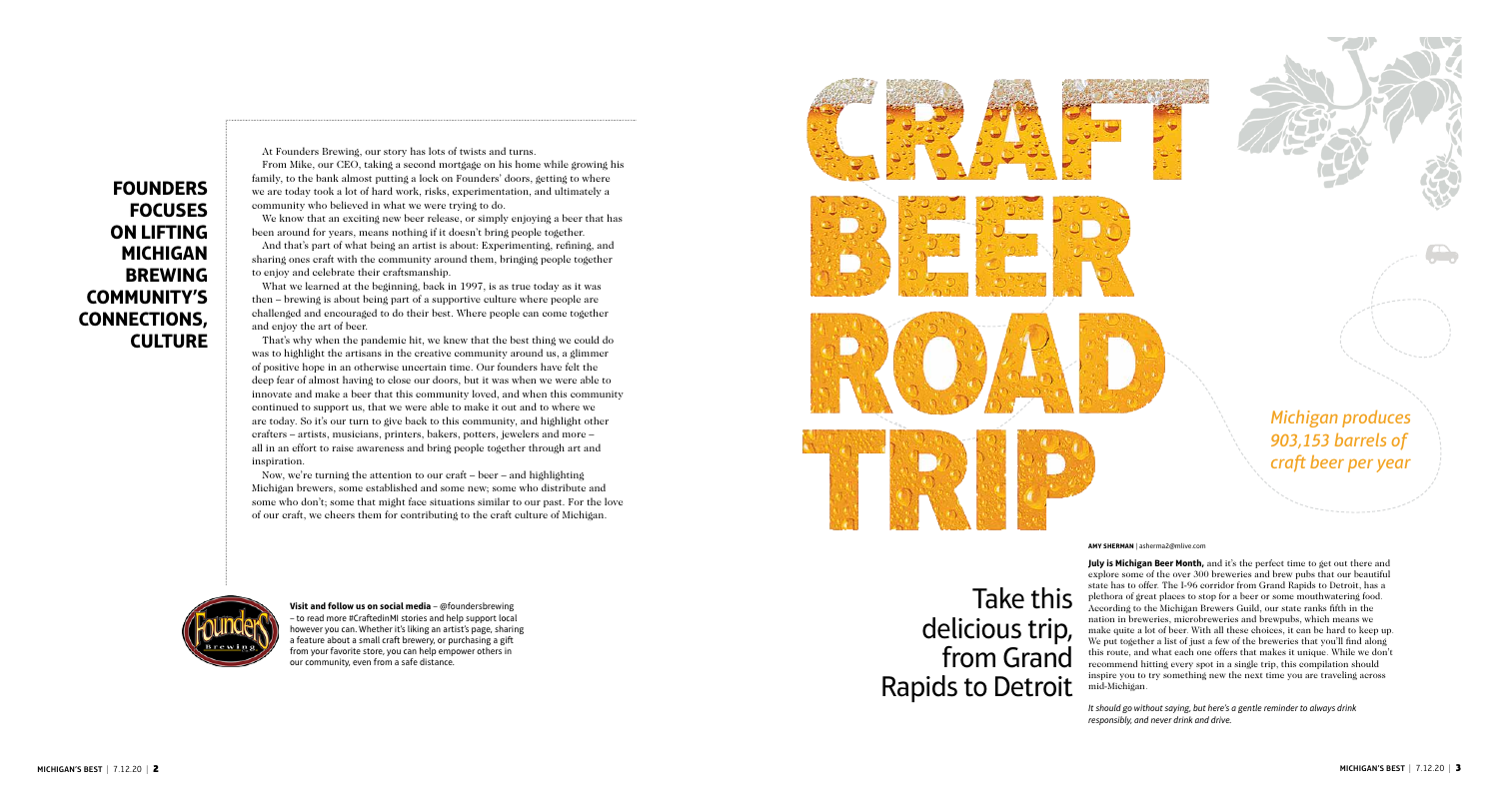

### BRICKHAVEN BREWING

*Company 200 E. Jefferson St., Grand Ledge*

Offering hand-crafted beer, wine, hard cider and soda, BrickHaven is located inside a former church. Head up to the red oak bar to order. Start off with a charcuterie board to snack on, or maybe the hummus trio to share. Grilled paninis are the specialty here. Try the Cubano or the flavorful Chicken Brie with fig jam and arugula.

### SANCTUARY SPIRITS

*902 E. Saginaw Hwy, Grand Ledge*

### EAGLEMONK PUB AND **BREWERY**

Another former church in Grand Ledge where you can enjoy a cold one, this spot offers cocktails, wine, cider and at least 10 beers on tap. There are couches to lounge in, and outside is Pancho's Taqueria truck where you can grab tacos, sopes, nachos, tortas and more. Enjoy the spacious outside patio.

# HORROCK'S MARKET

7*420 W. Saginaw Hwy, Lansing* It's not a brewery, but it has one of the finest rotating tap lists in the state and is a must-stop if you're driving by. This full-service grocery

store has both beer and wine tasting bars, where you can grab a glass from close to 50 draft choices, and dozens of bottles of wine. Like what you tried? You can get a growler to go.

*4906 W. Mt. Hope Hwy, Lansing* Stop by for a relaxed atmosphere, delicious pizzas and hand-crafted beers. Try the Red Eye Rye, a flavorful brew with Centennial hops, a nice malt bill, and a distinct flavor from the addition of rye. It is the brewer's signature beer. Wine, cider and sodas are also on tap here.

### ELLISON BREWERY + SPIRITS

*4903 Dawn Ave., East Lansing* Located in an industrial area, don't be alarmed if on your first time you think you're in the wrong spot. Look for the grain silos to know that you are in the right place. Crescent Fresh is a friendly little beer, full of lovely hop flavors, without a cloying bitterness at the end. Dawn Street Pale Ale is refreshing and bright, while the Tiramisu Stout is a black beauty, rich and deep.

Citra nns Courtesy photo

*For a quart of Ale is a dish for a king. WILLIAM SHAKESPEARE*

### **FOUNDERS**

*Grand Rapids 235 Grandville Ave. SW, Grand Rapids*

Home to what might be called the coolest patio in Grand Rapids, the Founders taproom features an inside area with soaring ceilings, a serpentine bar and a kitchen that offers up some pretty fantastic house-made sandwiches. Outside, grab a seat at a picnic table with friends, or go one-on-one at a high top. Anywhere you sit, you'll be able to enjoy a fresh-from-the-tap Founders beer, from flagships to

one-offs that you'll only ever be able to find on site. All the

 beers are arranged by tiers, and your server can guide you through the list. Be sure to stop by the company store for a souvenir.

### ARVON BREWING CO. *1006 S. Division Ave., Grand*

*Rapids* Arvon's owners just recently opened their new tasting room in downtown Grand Rapids. They focus on making full-flavored IPAs, with styles ranging from New England, double and single-hop varietals. They also offer other styles, like stouts and a saison. In addition to their beers, when the taproom is open, Arvon partners with a local food truck to offer food to-go.



### TWO GUYS BREWING

*2356 Porter St. SW, Wyoming* Owners Thomas and Amy Payne completely remodeled this space into a bright, welcoming spot for their hometown community. Lots of beers to choose from, and

it is home to the first hard seltzer brewed in the area. Some of the creative dishes from their kitchen include sizzling chicharrones that come sprinkled with 'pig dust' and are perfect when paired with a cold beer.

### RAILTOWN BREWING

*3595 68th St. SE, Dutton* Stop by for the light and refreshing Bike Ride Blonde or go big and bold with the tasty Citra Warrior, a double IPA brewed with honey. Foodwise, you can choose from burgers, salads, loaded tots and fries, mac and cheese bowls, and some creative taco mash ups, like a Gogi beef taco loaded with marinated ribeye steak, sesame seeds and kimchi.

*The number of craft breweries in the US, grew 500% from 2009 to 2019* 



arvon brewing co

Courtesy photo

**Photo** *|* MLive

**Photo** *|* MLive



### **Photo** *|* MLive

**Photo** *|* MLive

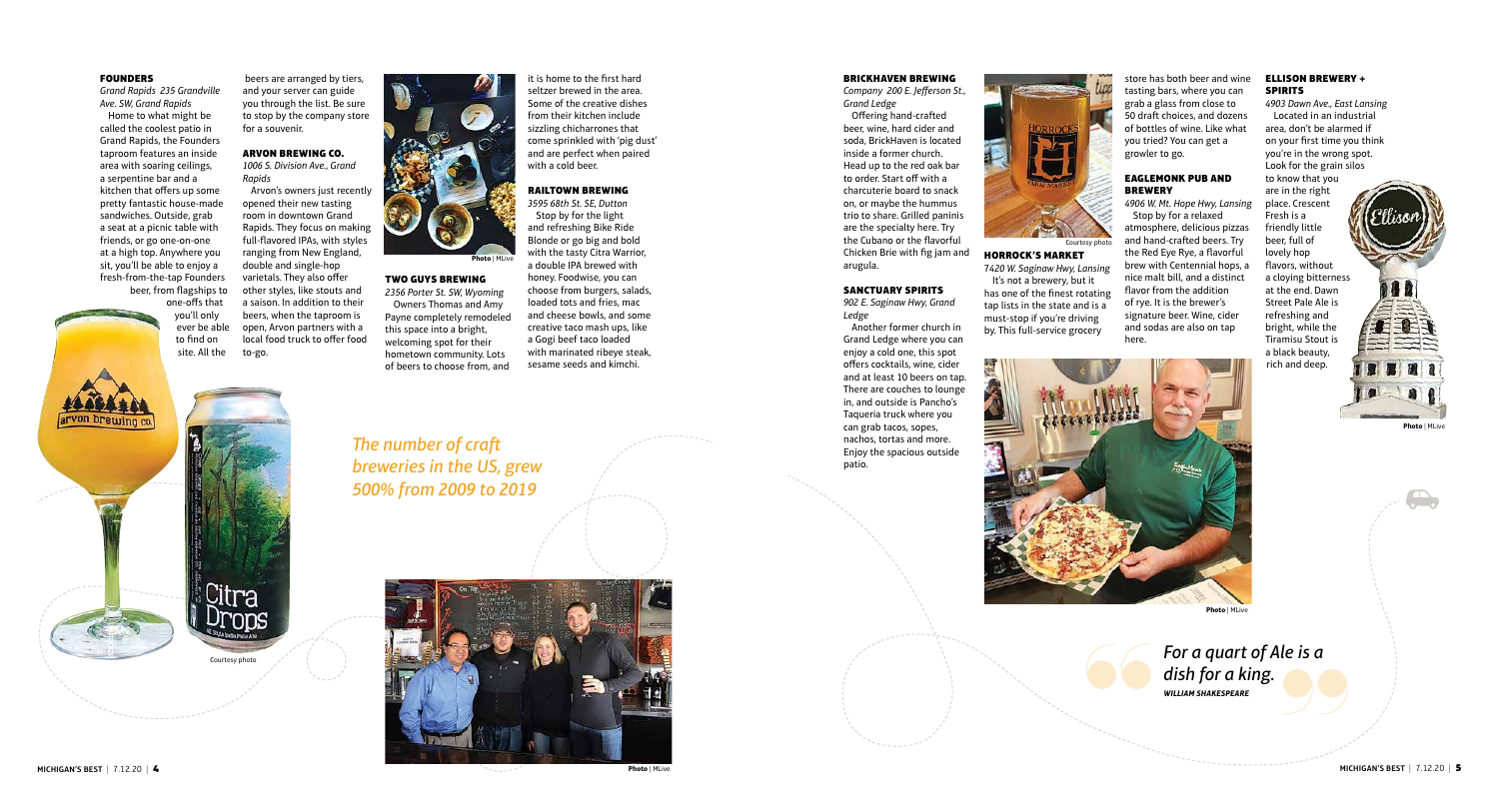### OLD NATION BREWING CO.

*1500 W. Grand River Ave., Williamston*

A few year ago, Old Nation's M-43 New England style IPA took Michigan by storm and sold out on shelves across the state. In a crowded beer market, M-43 certainly set Old Nation apart. The brewery uses high-quality ingredients, from oats to hops, in order to achieve that super juicy flavor that M-43 has, and the distinct opaque haze that this style is known for. Making a trip to the brewery to try it fresh off the taps is a rite of passage for true craft beer fans.

### ABERRANT ALES

*219 W. Grand River, Howell* This is another brewery that got its start around the home brew kettle and morphed into both a passion and a business. Try Hazy D and the Boyz, an IPA featuring tangerine and fruit punch notes, or the light and easy Cream Ale, a gateway beer that everyone will like. Taproom food favorites include sliders, burgers, boneless wings and one delicious sandwich, the Challenger, which features stacked turkey on naan bread, along with Swiss cheese, lettuce, tomato, onion and pesto aioli.

### BLOCK BREWING COMPANY

*1140 S. Michigan Ave., Howell* Known for their handcrafted barbecue, Block Brewing also offers a large variety of beers to choose from. They typically have 20 different beers on tap, from lighter offerings like their Braided Blonde or their raspberry-infused Razzle Dazzle, to darker ales like Blackout Stout and Wired Coffee Porter.

### ETERNITY BREWING

*4060 E. Grand River Ave., Howell*

There is a welcoming atmosphere at this sleek,

### LIBERTY STREET BREWING **COMPANY**

family-friendly spot. There's a small snack menu, or you can bring in your own. Sometimes there are food trucks on site as well. Beers rotate frequently, a few to try: What the Pils?, Brick Had a Trident, Ex's and Oats, Pretty Fly For a Wheat Chai, Teenage Ryeot.

C R A F T



Courtesy photo

*Michigan produces 3.8 gallons of craft beer per 21+ adult*



### BREWERY BECKER

*500 W. Main St., Brighton* You'll find some unique offerings here. They take inspiration from historical ales and lagers. Blue Spruce Stout gets hit with the traditional colonial America bittering agent of spruce tips, and Dopple Stick Alt is a dark and heavy version of the Alt beers of Dusseldorf. The brewery often does collaboration brews with both breweries and homebrewers. There are snacks like popcorn

and charcuterie boards available, or you can bring in food from local restaurants.

### DRAUGHT HORSE

*57721 Grand River Ave., New Hudson*

Offering a 'sophisticated barn feel' along with American comfort food and quality beers, this is a popular local hangout. Order a Foundation IPA, a super smooth brew, or a Prickly Pear Shandy for something a bit

fruity. You can create your very own mac and cheese, or grab a flatbread pizza, sandwich or salad.

### ASCENSION BREWING

*42000 Grand River Ave., Novi* You'll find some pretty awesome food here. Burgers come topped with fun things like bacon jam or mango jalapeno sauce, and pulled pork spends 14 hours luxuriating in Ascension's beer before getting nestled on a bun or loaded onto their famous nachos. Pair your meal with the big and juicy Isometrical Double New England IPA, or maybe the easy-drinking Fifth Stop Pale Ale.

*149 W. Liberty St., Plymouth* Liberty Street caters to hopheads, offering the full range of the style, from classic to a DIPA, and a NEIPA. Not into beer? No worries, they make their own hard cider, hard seltzer and wine as well. You can bring in food from area restaurants and enjoy it with a drink.

## SUPERNATURAL BREWING AND SPIRITS

*36685 Plymouth Road, Livonia*



by three friends with science backgrounds, and their beers have some super interesting ingredients. Passage to India is a coconut curry IPA, Fluffy Realm is a stout brewed with

 $MRF<sub>2</sub>$ 

graham crackers, chocolate and marshmallow, while I Am A Jelly Doughnut is a weisse brewed with both raspberries

and lactose. Hearty classic pub food like fish and chips, a juicy Slamburger and warm pretzels with beer cheese await you here.

### FOUNDERS - DETROIT

*456 Charlotte St., Detroit* Founders' first foray outside of Grand Rapids took them to the Midtown neighborhood, where they opened in 2017. All the flagship beers that you've come to love are on tap here, like KBS, Solid Gold, All Day, and Red's Rye. They also have a four-barrel brew system on site, so you can try special one-offs that you'll only see at the Detroit taproom. The pub offers deli-style sandwiches, salads, appetizers, as well as their excellent chili featuring Dirty Bastard ale.

*Beer, if drunk in moderation, softens the temper, cheers the spirit and promotes health.*

*THOMAS JEFFERSON*